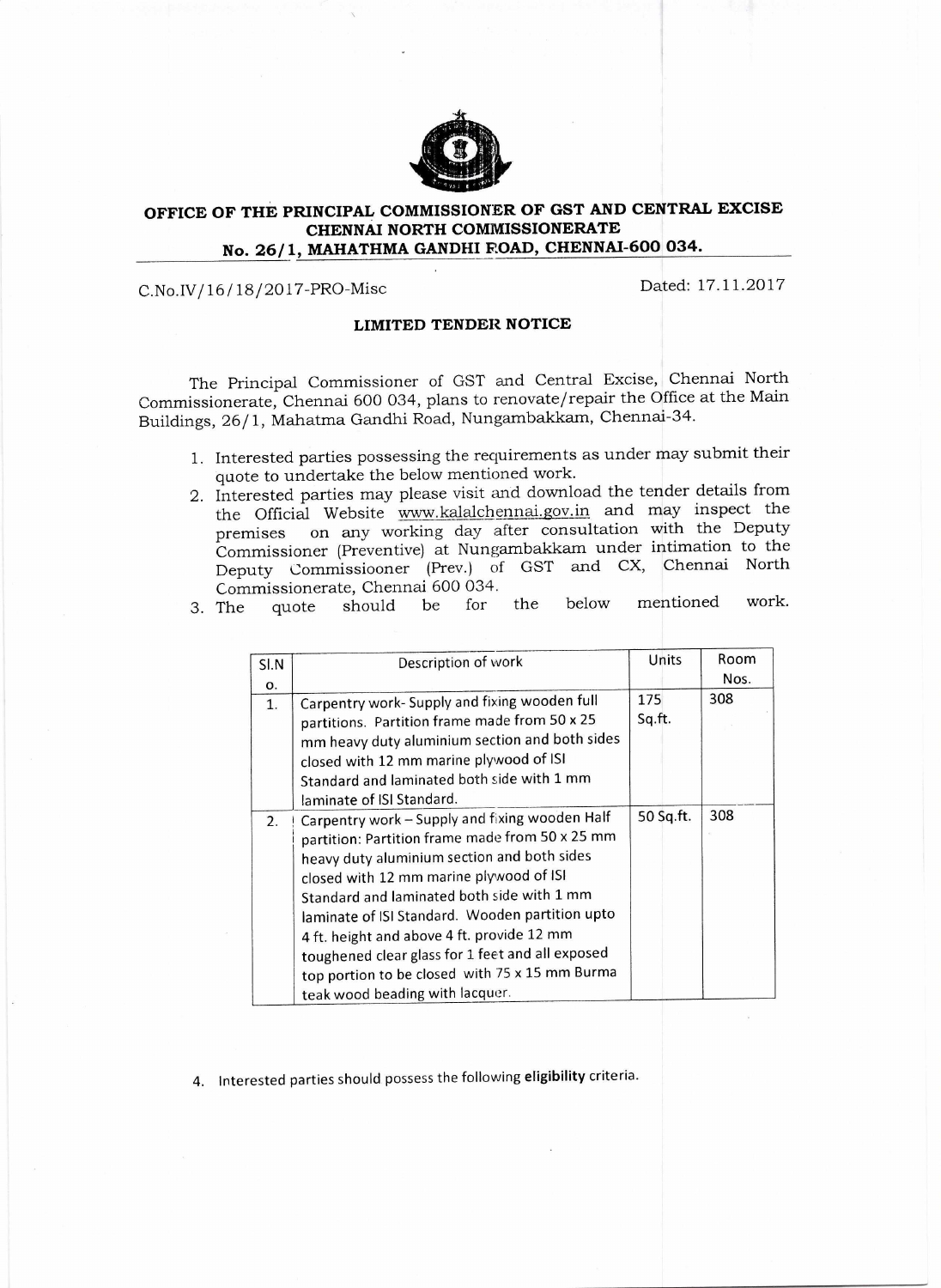- a) They should be registered with GST and should possess a PAN number and have a minimum of 10 years experience in similar nature of work; copies of GST Registration, PAN card and documents in support of work experience should be enclosed with the quotation.
- b) They should have undertaken similar work for Central / State Govt. for a minimum period of 10 years and should have executed at least one single order for a value of more than Rs.15 Lakhs. Work completion certificates to be enclosed to the quotation, as proof.
- c) No advance shall be paid and payment will be made only on completion of the work.;
- d) The envelope containing the quotation should be super scribed as, QUOTATION FOR "PROVISION OF CARPENTRY & ALLIED WORK"and should be addressed to the Additioi,a1 Commissioner of GST of Central Excise, Chennai North Commissionerate, Chennai-34. The quotation should be submitted in a sealed cover and should reach the undersigned on or before 27/11/2017 by 15.00 hrs.
- 5. The sealed quotation will be opened at 16.00 hrs on the same day. The intending firm who would be allotted the tender must be in a position to complete the work within 15 days from the date of receipt of the work order.
- 6. The Principal Commissioner of GST & Central Excise, Chennai North Commissionerate has the power to accept / reject any tender without assigning any reason whatsoever and his decision will be final.

 $ab$  yx  $\frac{1}{4}$  11/17

(K.V.R.K.BHUPALA RAO) ADDITIONAL COMMISSIONER GST & CX NORTH COMMISSIONERATE

Copy to:

- 1. 'The PRO, Chennai North Commissionerate with a request to facilitate the prospective Bidders for inspection and measurement of Rooms in the Main Building.
- 4. Tie Superintendent of GST & CX, Computers, Chennai North Commissionerate, to upload in Chennai North Website.
- 5. The PRO Chennai South / Outer GST & CX Audit I / Audit II Commissionerate for putting up in the Notice Board in their respective Commissionerates.